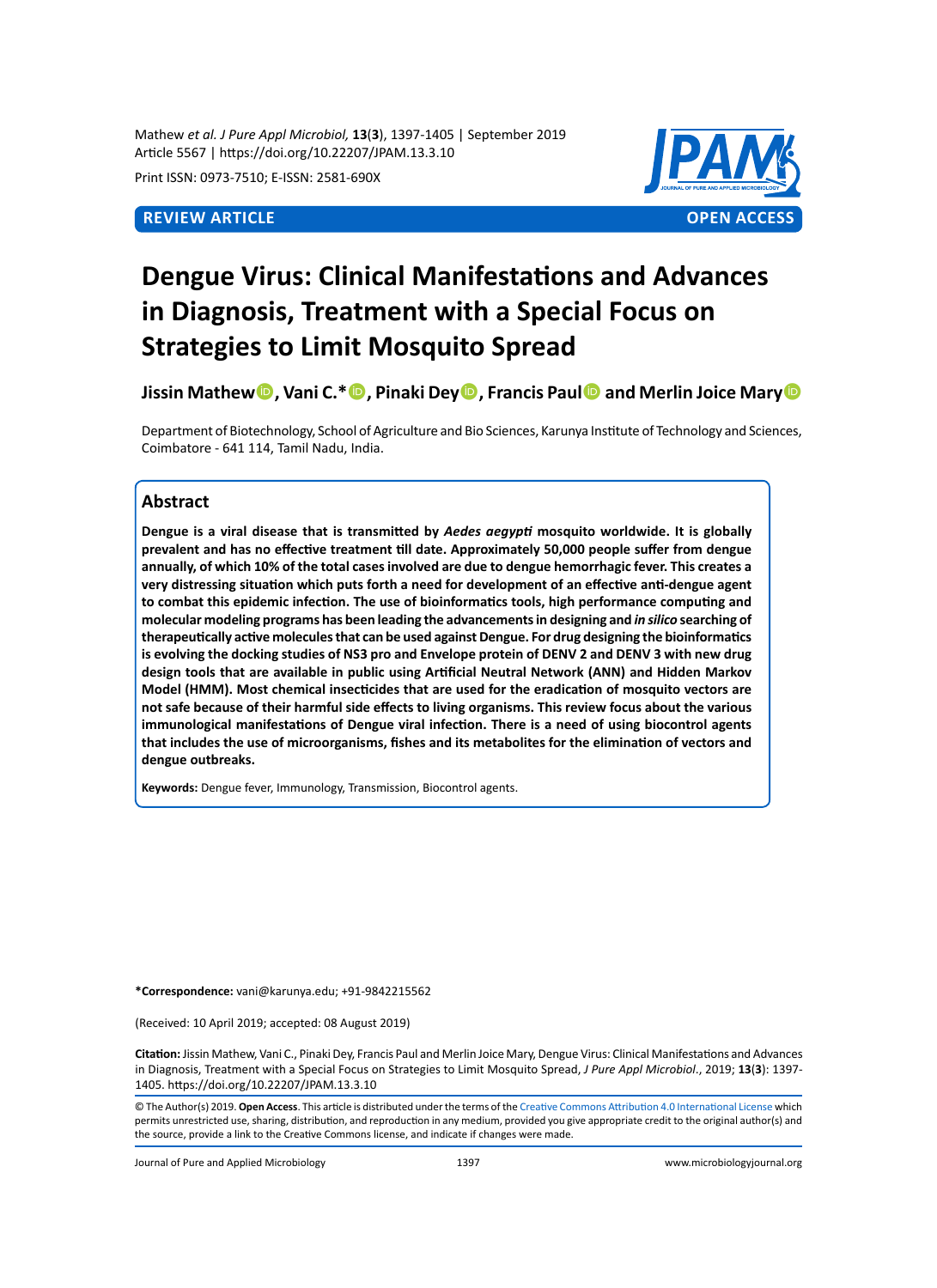#### **INTRODUCTION**

Dengue fever is a rapidly spreading diseases which threatens inhabitants of tropic and subtopic regions of the world. According to the National Vector Borne Disease Control 2016, it is estimated to cause upto 390 million infections and approximately 500,000 hospitalizations annually. Dengue fever is an acute viral disease transmitted through mosquitoes of *Aedes* species. There are 5 known dengue serotypes (DENV-1, DENV-2, DENV-3, DENV-4 and DENV-5), all of which can lead to inapparent infection syndrome to classic dengue fever (DF), Dengue hemorrhagic fever (DHF) and Dengue shock syndrome (DSS) with vascular leakage and shock (Mustafa *et al*., 2015). The dengue viral infections are asymptomatic but secondary infections with different serotypes increase the risk of severity. The massive entry of dengue virus involves recognizing one or more cell receptors. During the endocytosis pathway; the cellular vacuolar ATP leads acidification on the cell surface thereby causes structural manipulation in the envelope protein; enabling viral genome release into the cytoplasm (Niyati and Ira, 2016). In primary DENV infection, the immune response will protect any future secondary infections and may also defends or provocate high disease severity with different DENV serotype infection subsequently. This severity may be due to the effect of serotype cross reactive T-cells or antibody–dependent enhancement (ADE) as like observed with other viruses such as Zika virus (Khandia *et al.*, 2018). This will in turn cause cross reactive antibodies to intend viral structural proteins in order to accelerate virus pestilence of Fcg receptor – gait cells. The antibodies related to Flavivirus has a challenge for serological diagnostic tests because of its binding not only to that exact virus but also with other Flaviviruses. The presence of disease enhancing effect of cross reactive antibodies is the principle of antibody– dependent enhancement (ADE). The hypothesis of ADE states that antibodies resulting from the infection of DENV serotype enhance disease with subsequent infection of different serotype. The non-neutralized cross reactive antibodies ease the antibody non-neutalised virus complexes into mononuclear phagocytic cells (Niyati and Ira, 2016 and Khandia *et al.*, 2018). Dengue virus has a 10.7 kbp of positive strand RNA genome which is computed with polyproteins that are post translationally severed into envelope structures, membranes, capsids and 7 other proteins which are non-structural. Previous research findings have reported about a nonstructural 48-kD glycosylated protein NS1, which plays an effectual role in viral replication and immune vagueness (Nivedita *et al.*, 2013).

Initially translation of NS1 forms monomer and are glycosylated in the Endoplasmic Reticulum, rapidly incarnated into dimer that involves amalgamation of infected cells with the viral replication complex on the surface of the ER membrane, plasma membrane association by glycophosphatidyl inositol linkage, semblance of soluble lipophilic hexamer which are secreted by infected cells or by the binding of hexameric NS1 back to the surface of uninfected cells through glycosaminoglycan interactions (Gutsche *et al*., 2011). According to WHO, the epidemiological analysis of dengue has kept India under category A; due to is consistent communal health problems, paramount cause of hospitalization and death rates among children and also due to hyperendemicity with all five dengue virus serotypes. At present, the increased risk of dengue is due to factors such as changes in lifestyle, rapid urbanization and improper water storage practices which leads to rapid escalation in the breeding of mosquitoes (Natasha *et al*., 2013). The review presents the details about how far dengue virus and its manifestation are involved in regarding public health concern, prevention and treatments by understanding the mechanism of serious forms of Dengue Hemorrhagic Fever and Dengue Shock Syndrome.

#### **Mode of Transmission**

The life cycle of *Aedes aegypti* is explained in two phases: Aquatic phase involves Larvae and Pupae form; and Terrestrial Phase includes eggs and Adult stages. Because of its fastest adaptations to the new environment there is a high chance of occurrence of dengue outbreak and it should be considered as an important infection affecting public health (Helenice *et al*., 2018). The transmission of dengue virus is aided by mosquitoes by feeding on blood of infected persons. The viral replication smoothly starts by infecting and replicating in the midgut epithelium of the vector and continuous its replication in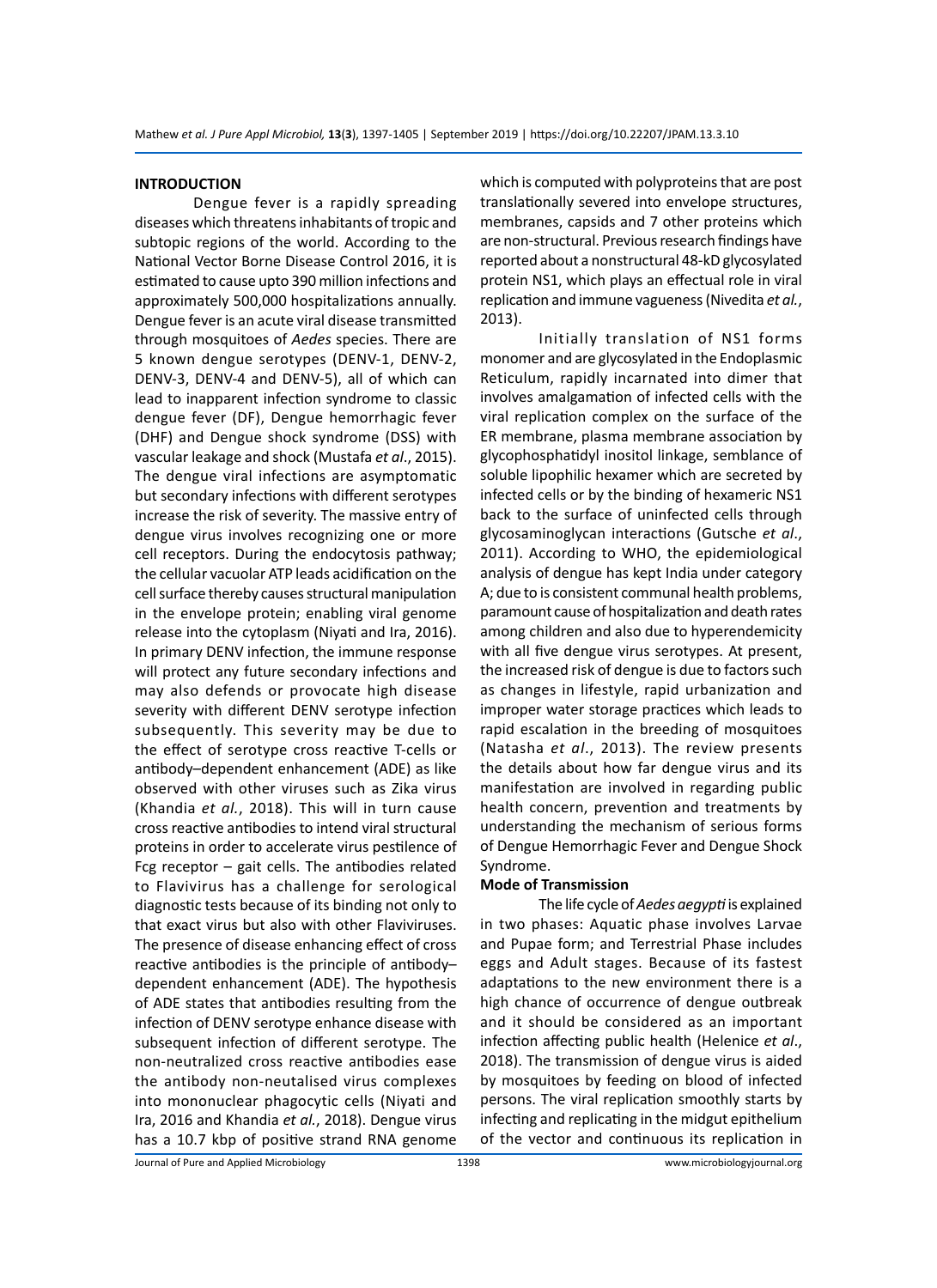the insect hemolymph and are transmitted to other organs finally reaching salivary glands after 10-14 days of exposure thereby aiding vector to bite another person for blood meal (Nedjadi *et al*., 2015). The entry of DENV is facilitated by the viral envelope glycoprotein receptor – mediated endocytosis to its targets such as dendritic cells, macrophages and monocytes. The glycoprotein E is the major component which aids the viral entry. It is also reported as the viral entry is mediated via clathrin-mediated endocytosis pathway (Rigau-Perez 2006). The DENV pathway is mainly based on the viral strains and the cell type.

In classical Endocytic Pathway, the clathrin – coated vesicles will uptake the receptor – bound virus and undergo fusion with endosomes to deliver into the cytoplasm. The glycoprotein E undergoes conformational rearrangement due to pH reduction of the endosomes (Van Dam and Walton, 2008). As it is discussed the viral Envelope protein (E) plays a major role in its replication process. The ectodomain of the Envelope protein are made of three functional domains: a) ED I contributes central region; 8 stranded ג barrel involved in the organization of structure. b) ED II- Dimerization domain has 12 β strands and 2  $\alpha$ helices involved in the process of highly conserved fusion loop. c) ED III are immunoglobulin like domain of 10 β strands involved in receptor binding process. According to the different serotypes the structure of the three domains also differs (Niyati and Ira, 2016).

#### **Clinical Manifestations**

In dengue fever, the infection starts suddenly and undergoes 3 phases. They are, initial febrile phase, critical phase and the spontaneous recovery phase.

#### **Febrile phase**

The main characteristics of the Febrile phase are headaches, vomiting, myalgia, high temperature, joint pain and macular rashes. Mild hemorrhagic manifestations like palpable liver, petechiae and bruising at the venepencture site are seen . The febrile phase may last for 3-7 days after the onset but after which the patients will recover normally without any further complications.

### **Critical phase**

The critical phase is manifested by the begining of systemic vascular leak syndrome followed by an increase in hemoconcentration, pleural effusions, ascites and hypoproteinemia. During the transfugration from febrile from 4-7 days the critical phase with clinical complications occurs. The dengue shock syndrome is diagnosed when the pulse pressure is narrowed to 20mm Hg or less and peripheral vascular collapse observed. Once hypotension develops, systolic pressure abruptly lowers, irreversible shock and finally death may follow despite rigorus attempts of resuscitation. These continual deterioration of condition includes nausea, progressive severe abdominal pain, and tender enlarged liver, fluctuating hematocrit level that corresponds to thrombocytopenia, serosal effusions, bleeding of mucosa and lethargy or restlessness (Cameron *et al*., 2012). Other appalling manifestations, such as, myocarditis, encephalopathy,liver failure occur, and minimal associated plasma leakage are also frequently detected.

### **Recovery Phase**

The change in permeability nature of vascular tissues is only temporary, after 48 to 72 hours the patient quickly recovers to a normal state with onset improvement in the patient's symptoms. A second rash may arise, which ranges from a mild maculopapular rash to a severe, itchy lesion suggesting leukocytoclastic vasculitis and it resolves with desquamation over a period of 1 to 2 weeks. However, adults may have severe fatigue that lasts for several weeks after convalescence (Cameron *et al*., 2012).

Clinical manifestation of the serious illness includes cold limb extremities, low pulse, low urine output, signs of mucosal bleeding and abdominal pain. One such report expanded the clinical illness involving gastrointestinal and hepatic syndrome with illness of asymptomatic increase of liver enzymes, fulminant hepatc failure, acute pancreatitis, peritonitis, spleen rupture, acalculous cholecysitis, subacute intestinal obstruction and kidney failure (Bijaya *et al*., 2019). **Diagnosis and Treatment**

The IgM immunoassay (MAC-ELISA) procedure is widely used for the rapid confirmation of viral illness(Rigau-Perez 2006). False negative result may be obtained by this assay if the samples were obtained from the patients within the six days of dengue incidence. The confirmation of IgM assay as positive occurs when both the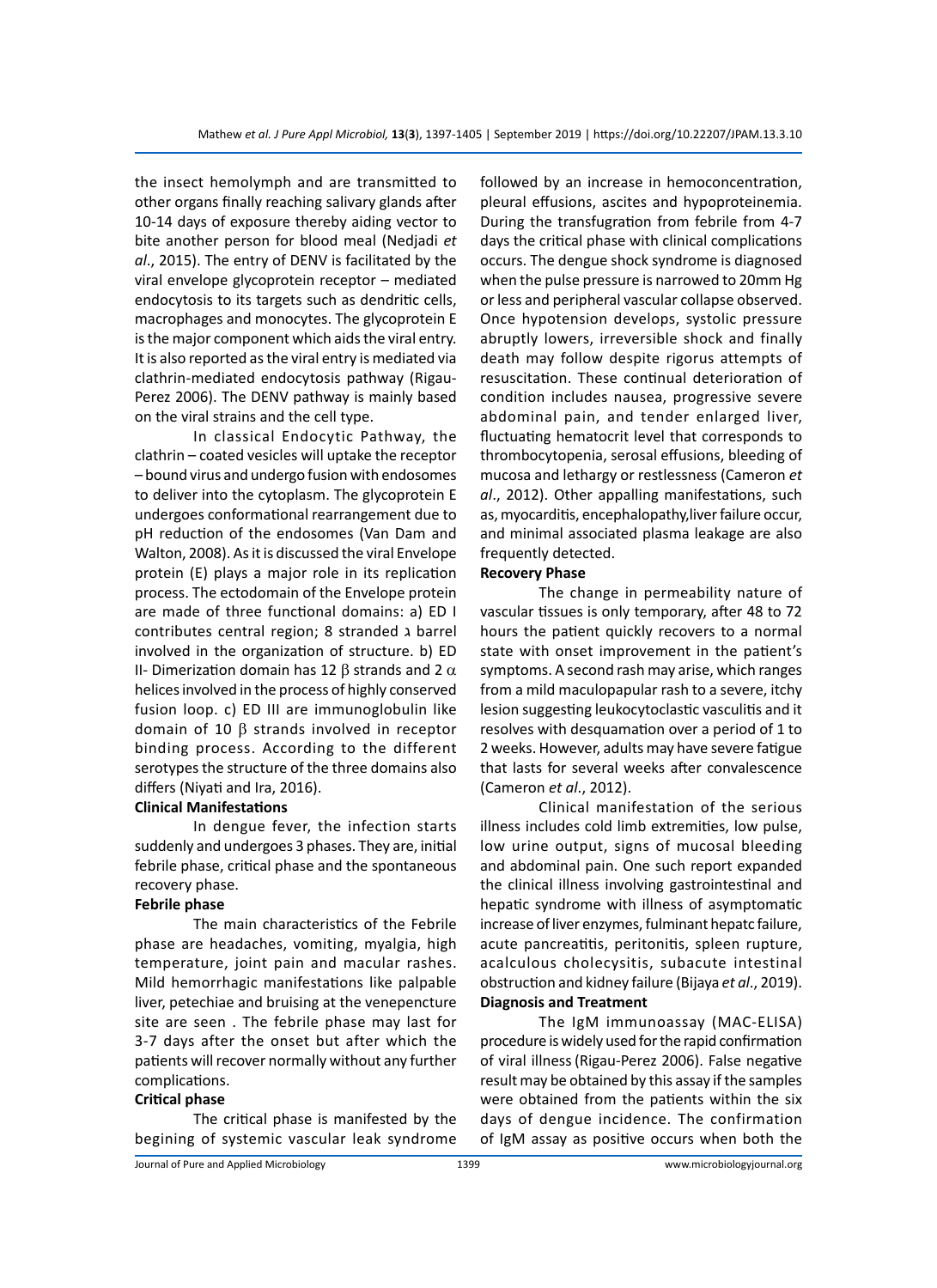acute and convalescent specimens are analysed by hemagglutination inhibition (HI) or enzyme immunoassays. These assays provide definitive serologic testing for acute dengue virus infection. The serum sample in acute phase can be tested for the patient with negative result in IgM assay which indicates the existence of the dengue viral NS1 antigen (Blacksell *et al*., 2007).

IgM antibodies specific to dengue virus are detected during sixth day of illness in blood specimen by using MAC-ELISA persist for 30 to 90 days. On comparing with HI assay the sensitivity and specificity of MAC-ELISA is much lower. Reduction in the sensitivity and specificity of MAC-ELISA assay is due to blunting of IgM antibody response in secondary dengue virus infections and potential for positive results to reflect acute dengue virus infection. (Vaddadi and Vaddadi, 2015). Confirmation of concurrent infection is mainly by virus isolation and detection of viral RNA or protein in acute phase serum. RT-PCR technique ia widely performed for epidemiologic purposes as a part of clinical research. The most preferred specimens for virus isolation is serum and plasma. The virus can be isolated from liver tissues once it is cleared from the serum. RT-PCR is the only effective method for virus detection in a very short period (one to two days) and it has sensitivity towards viral isolation (Chien *et al*., 2006).

Dengue viral proteins in tissue samples can be detected using immunohistochemical staining. In tissue samples, the high yields of viral proteins are detected in liver tissues. During the first five to six days of illnessthe nonstructural protein 1 (NS1) of dengue virus can be seen in plasma (Moi *et al*., 2013). Plasma leakage in DHF can be detected by Ultrasound technique (Srikiatkhachorn *et al*., 2007). No specific treatments vaccines are available for pestilence diseases.

Currently new approaches for rapid diagnosis of dengue is in process as it includes micro/paper fluidics, in vivo micropatches, Isothermal PCR, Peizoelectric and Electrochemical detection (David *et al*., 2017). Experiments in Vietnam, Australia and other countries suggest successful invasion of Wolbachia-infected mosquitoes into natural openings of female mosquito leads genetic changes by developing to new strains (Anum *et al*., 2016).

#### **Biological Control of Mosquito Vectors**

The chemical insecticides that are used for the eradication of mosquito vectors are not safe because if its harmful side effects to living beings. There is a need of using biocontrol agents that includes the use of microorganisms, insects, fishes and its compounds, as have been applied for other emerging viruses like Zika virus (Singh *et al.*, 2018). Essential arthropod predators dragonflies or mosquito hawks and the aquatic stage of damselflies prey on mosquitoes which are not as effective mosquito control as dragonflies. Two beetles such as predaceous diving beetle and water scavenging beetle they readily eat the aquatic stages of mosquitoes. Spiders become mosquito predator by encasing and eating the mosquito that inadvertently flies into a spider's web.

*C a r a s s i u s a u r a t u s , P o e c i l i a reticulate, Lepomis macrochirus* and *Siluriformes sp.* are effective in reducing the number of mosquitoes under field conditions. Among these, the most important fish predator is the *Gambusia affinis*, commonly known as the mosquito fish (Mario *et al*., 2012).

One such experimental procedure reported that most of the birds, tadpoles infrequently feed on mosquito larvae. *A. aegypti* mosquito usually lay eggs in discarded plastic containers, tires, etc. which are filled with water. The removal of these water filled containers from the environment with many anti-dengue campaigns as a part of vector control (Muhammad 2015). The red-eared slider turtle is the most turtle that feeds on mosquito larvae.

One such scientific study reported instead of eradicating the vector *Wolbachia pipientis* infected mosquitoes can shift the age and thereby it shortens the lives of dengue-infected mosquitoes. When a mosquito is infected with dengue virus, it takes about eight to twelve days for the transmission of infection to another healthy person. The mosquito then continue to infect people throughout its lifetime, generally around three to four weeks. An infected mosquito with short lifetime only have a short term opportunity for the transmission of dengue (McMeniman *et al*., 2009).

 Synthetic pyrethroids is the most harmful chemical to the users, while *Bacillus thuringiensis*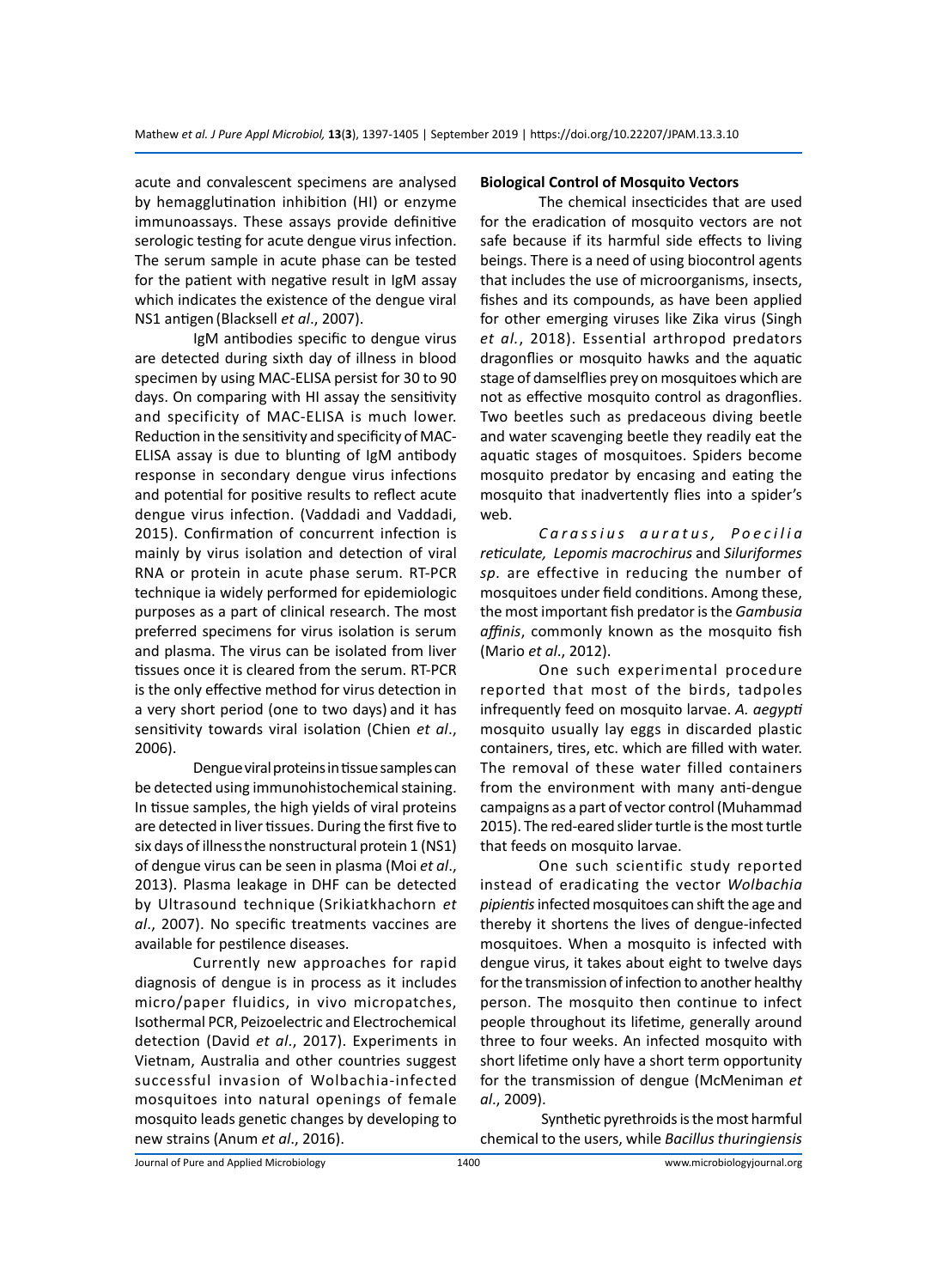| $\frac{1}{2}$<br>s. | Botanical<br>Name            | Common<br>Name          | Family         | Parts Used<br>For Study | Activities                                                                                                                               | Reference                  |
|---------------------|------------------------------|-------------------------|----------------|-------------------------|------------------------------------------------------------------------------------------------------------------------------------------|----------------------------|
| $\dot{+}$           | Vernonia cinerea             | Bitterleaf              | Asteraceae     | Leaves                  | Inhibitory effect against DENV                                                                                                           | Rothan et al.,<br>(2014)   |
| $\overline{a}$      | Ficus septica                | Haulitree               | Moraceae       | and leaves<br>Root bark | compounds from the root bark<br>and leaves ofF. septica would<br>dentification of the antiviral<br>be important for drug<br>development. | Huang et al.,<br>(2017)    |
| $\dot{\mathsf{c}}$  | Euphorbia hirta              | Tawa-tawa               | Euphorbiaceae  | Leaves                  | dengue due to its antiviral<br>effective therapy against<br>E. hirta can be used as a<br>and platelet increasing<br>activities.          | Perera et al.,<br>(2018)   |
| 4                   | Tridax procumbers            | Coat Buttons            | Asteraceae     | Stem                    | Inhibitory effect against DENV                                                                                                           | Rothan et al.,<br>(2014)   |
| <u>ທ່</u>           | Carica papaya                | Papaya                  | Caricaceae     | Leaves                  | Leaf extracts were effective<br>against dengue vector.                                                                                   | Ahmad et al.,<br>(2008)    |
| نی                  | Annona muricata              | Guanabana               | Annonaceae     | Leaf extract            | It is a potential an antiviral<br>agent                                                                                                  | Wahab et al.,<br>(2018)    |
| $\ddot{\sim}$       | Curcuma longa                | Turmeric                | Zingiberaceae  | Curcumin                | Antiviral activity against<br>dengue virus.                                                                                              | chsyani et al.,<br>(2017)  |
| $\dot{\infty}$      | Rhamnoides<br>Hippophae      | Common sea<br>buckthorn | Elaeagnaceae   | Leaf extract            | developing as an anti<br>It has a potential of<br>dengue-agent.                                                                          | Agarwal et al.,<br>(2016)  |
| o,                  | Houttuynia cordata           | Fish mint               | Saururaceae    | Aqueous extract         | of viral enzymatic activity<br>by the aqueous extract.<br>suggest the inhibition<br>expression of DENV-2<br>Decrease in protein          | Oliveira et al.,<br>(2017) |
| $\overline{a}$      | Cissampelos pareira          | Velvet-leaf             | Menispermaceae | Whole plant             | Found effective against<br>all four serotypes.                                                                                           | Rawat (2017)<br>Singh and  |
|                     | Citrus jambhiri<br>$\vec{a}$ | Lemon                   | Rutaceae       | Citrus seed oil         | Good larvicidal potential                                                                                                                | Bilal et al.,              |

Mathew *et al. J Pure Appl Microbiol,* **13** ( **3**), 1397-1405 | September 2019 | https://doi.org/10.22207/JPAM.13.3.10

1401 www.microbiologyjournal.org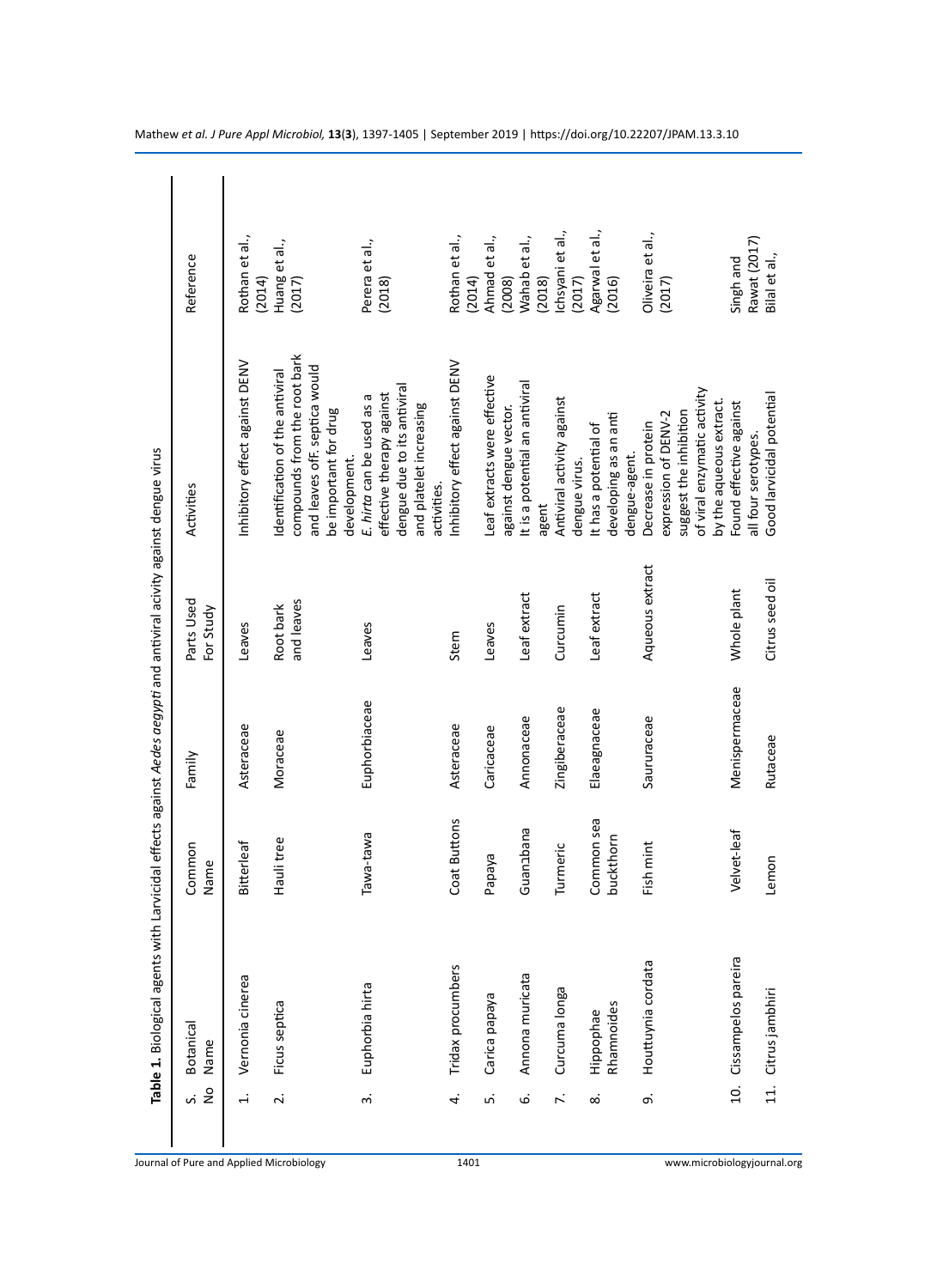| et al., (2011)<br>Klawikkan<br>(2017)                                                | Seng et al.,<br>(2008)                                                                                                                                       | Chansang et al.,<br>(2005)                                                                    | Asad et al.,<br>(2018)                                                                               | Campos Jnnior<br>et al., (2017)                   | Hidari et al.,<br>(2008)                                                         | Lokesh et al.,<br>(2010)                                                                                                                      | Parida et al.,<br>(2001)                                                                                                                                                    | Deep et al.,<br>(2018)                                                                                      |
|--------------------------------------------------------------------------------------|--------------------------------------------------------------------------------------------------------------------------------------------------------------|-----------------------------------------------------------------------------------------------|------------------------------------------------------------------------------------------------------|---------------------------------------------------|----------------------------------------------------------------------------------|-----------------------------------------------------------------------------------------------------------------------------------------------|-----------------------------------------------------------------------------------------------------------------------------------------------------------------------------|-------------------------------------------------------------------------------------------------------------|
| sources of novel anti-dengue<br>against the Aedes aegypti<br>It could be a potential | sustainable method of vector<br>control with the potential to<br>dengue virus Transmission<br>Represent a long-term,<br>reduce the intensity of<br>compounds | agent resistant mosquito larvae<br>for the control the biocontrol<br>They have good potential | pelo protein which restricts<br>DENV virion production in<br>Wolbachia supresses the<br>Ae. aegypti. | X. maculatus more effective<br>in larvae control. | Fucoidan from the marine alga<br>has anti dengue virus activity<br>C. okamuranus | The active compounds are able<br>effectively, there by controlling<br>to kill the mosquito larvae<br>the multiplication of the<br>Mosquitoes. | suppressing the virus replication<br>Inhibitory effect of aqueous<br>in both in vitro as well as in<br>extract of neem leaves on<br>Dengue virus type-2 by<br>vivo systems. | improving the declining levels<br>It has healing properties in<br>cases of dengue fever by<br>of platelets. |
| Whole plant                                                                          |                                                                                                                                                              | Whole plant                                                                                   |                                                                                                      |                                                   | polysaccharide.<br>a sulphated<br>Fucoidan,                                      | Leaves                                                                                                                                        | Leaves                                                                                                                                                                      | Ripe fruit and<br>juice                                                                                     |
| Euphorbiaceae                                                                        | Poeciliidae                                                                                                                                                  | Piperaceae                                                                                    | Anaplasmataceae                                                                                      | Poeciliidae                                       | Chordariaceae                                                                    | Fabaceae                                                                                                                                      | Meliaceae                                                                                                                                                                   | Myrtaceae                                                                                                   |
| cladogynos                                                                           | <b>Hah Yddne</b>                                                                                                                                             | ong pepper                                                                                    |                                                                                                      | Platy                                             | Mozuku                                                                           | Fenugreek                                                                                                                                     | Neem                                                                                                                                                                        | Guava                                                                                                       |
| Cladogynos orientalis                                                                | Poecilia reticulata                                                                                                                                          | Piper retrofractum vahl                                                                       | Wolbachia                                                                                            | Xiphophorus maculatus                             | Cladosiphon okamuranus                                                           | Trigonella foenum                                                                                                                             | Azadirachta indica Juss                                                                                                                                                     | Psidium guajava                                                                                             |
| 12.                                                                                  | 13.                                                                                                                                                          | 14.                                                                                           | 15.                                                                                                  | 16.                                               | 17.                                                                              | 18.                                                                                                                                           | 19.                                                                                                                                                                         | 20.                                                                                                         |
|                                                                                      | Journal of Pure and Applied Microbiology                                                                                                                     |                                                                                               |                                                                                                      |                                                   | 1402                                                                             |                                                                                                                                               |                                                                                                                                                                             | www.microbiologyjournal.c                                                                                   |

Mathew *et al. J Pure Appl Microbiol,* **13** ( **3**), 1397-1405 | September 2019 | https://doi.org/10.22207/JPAM.13.3.10

1402 www.microbiologyjournal.org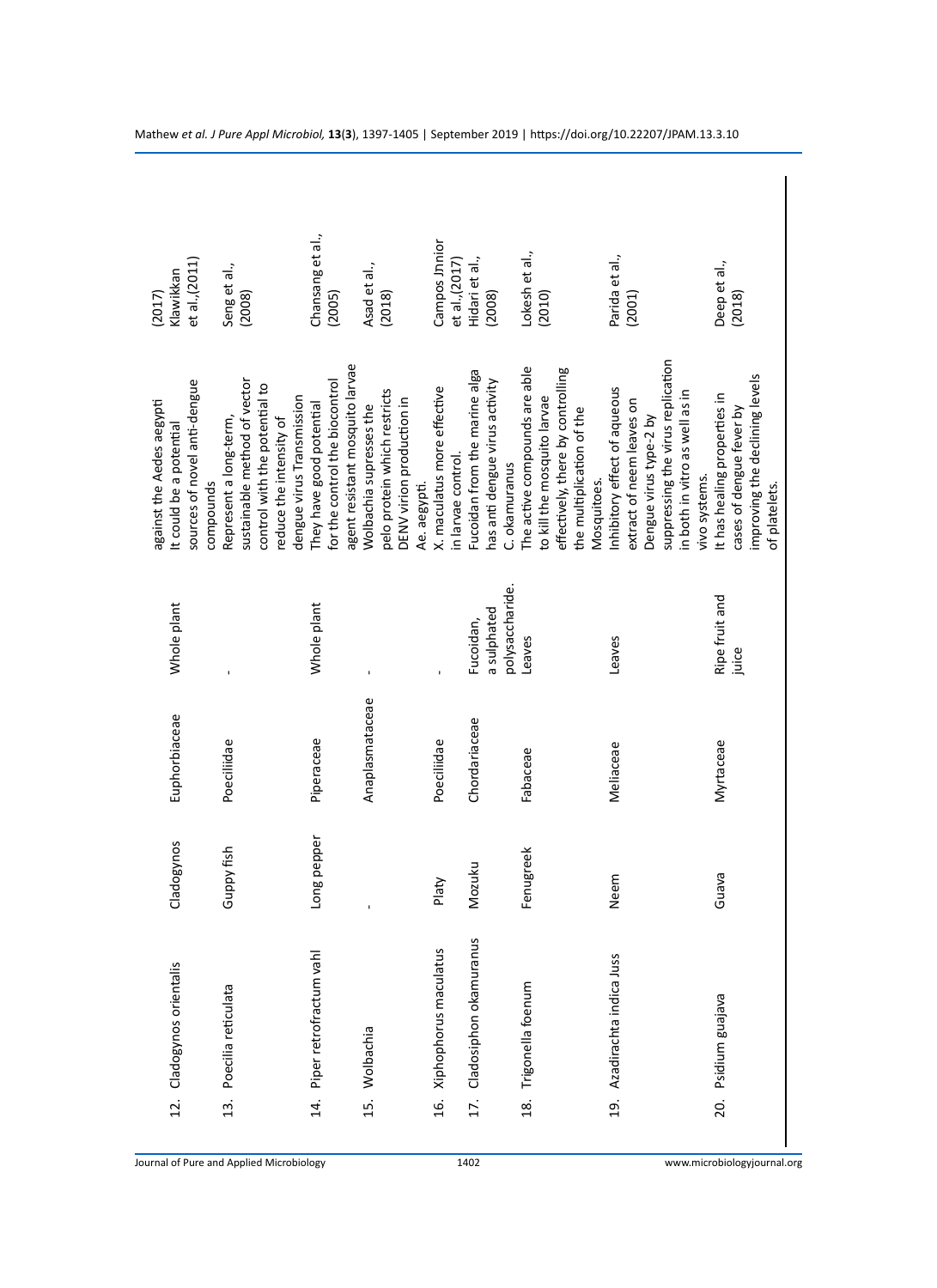and insect growth regulators are among the least toxic. Bioformulation based on the bacteria like *Bacillus sphaericus* and *Bacillus thuringiensis* are the well-known examples of a bio insecticide, which is effective against larval population in terms of its cost of production and has less harm to the people and environment.. A *Bacillus sp.*  spray performs its activity by insect gut pralyzation (depending on the strain used or mosquito). The bacterial protein is the active ingredient which paralyzes the gut. It is used in formulations instead of viable bacterial spores. Thus, the spread of disease does not continue among the insect population. The potential virus production at low are used against *A. aegypti* has not yet developed in developing countries; neither the production of protozoans and microsporidians through artificial cultures were evaluated as parasites of the dengue vector(Mario *et al*., 2012). Beneficial nematodes are the example of live natural enemies that are inundatively released. These nematodes travel through the soil or its surface, and actively attack their insect hosts. Inside the body, these release the symbiotic bacteria, which rapidly multiply and kill the host. The nematodes feed on the bacteria and insect tissue which then mate and reproduce. After one to two weeks, new young nematodes then emerge from the insect dead body and they seek new hosts. One such recent study reported that the toxic compound of *Pseudomonas fluorescens* KUN2 strain in petroleum ether successfully showed its larvicidal activity against dengue vector *Aedes aegypti* (Lalithambika and Vani, 2016). Studies about this cytotoxin and development of this anti-larvicidal drug will be effective for the treatment of Dengue fever in a cost effective manner.

#### **CONCLUSION**

Prevalence of Mosquito borne diseases are the most prevalent world's most health hazardous problems. Several species belonging to the genera Anopheles, Culex and Aedes are vectors for pathogens of various diseases like malaria, filariasis, Japanese encephalitis, dengue and dengue hemorrhagic fever, yellow fever and chikungunya. Number of approaches has been developed to control mosquito spread. Mosquito borne disease is aimed at killing mosquito at larval stage with integrated pest management and effective biological agents. Concluding this review by encouraging the need for more extensive research with valid scientific discoveries by taking into the account of controlling the spread of infection and reducing mortality incidence associating public health. Development of antiviral drugs is the key route for the future insight in dengue pathogenesis thereby we can tackle underlying mechanism involved in Dengue Hemorrhagic Fever and Dengue Shock Syndrome.

#### **Acknowledgements**

We would like to thank Department of Biotechnology, Karunya Institute of Technology and Sciences and also would like to thank Mathew C Abraham, Susan Mathew, Blesson Mathew for all their support.

#### **CONFLICT OF INTEREST**

The authors declares that there is no conflict of interest.

#### **AUTHORS' CONTRIBUTION**

All authors have made substantial, direct and intellectual contribution to the work and approved it for publication.

#### **FUNDING**

This study was supported and funded by University Grant Commission – Maulana Azad National Fellowship (Grant Number – F1- 17.1/2016-17/MANF-2015-17-KER-69816).

#### **DATA AVAILABILITY**

All datasets generated or analyzed during this study are included in the manuscript.

#### **ETHICS STATEMENT**

This article does not contain any studies with human participants or animals performed by any of the authors.

#### **REFERENCES**

- 1. Mustafa M.S., Rasotgi V., Jain S., Gupta V. Discovery of fifth serotype of dengue virus (DENV-5): a new public health dilemma in dengue control. *Medical journal armed forces India*, 2015; **71**(1): 67-70. https://doi.org/10.1016/j.mjafi.2014.09.011.
- 2. Niyati K., Ira K. Dengue Fever: Causes, Complications, and Vaccine Strategies. *Journal of Immunology Research*, 2016; **1 4**: 27-31. https://doi.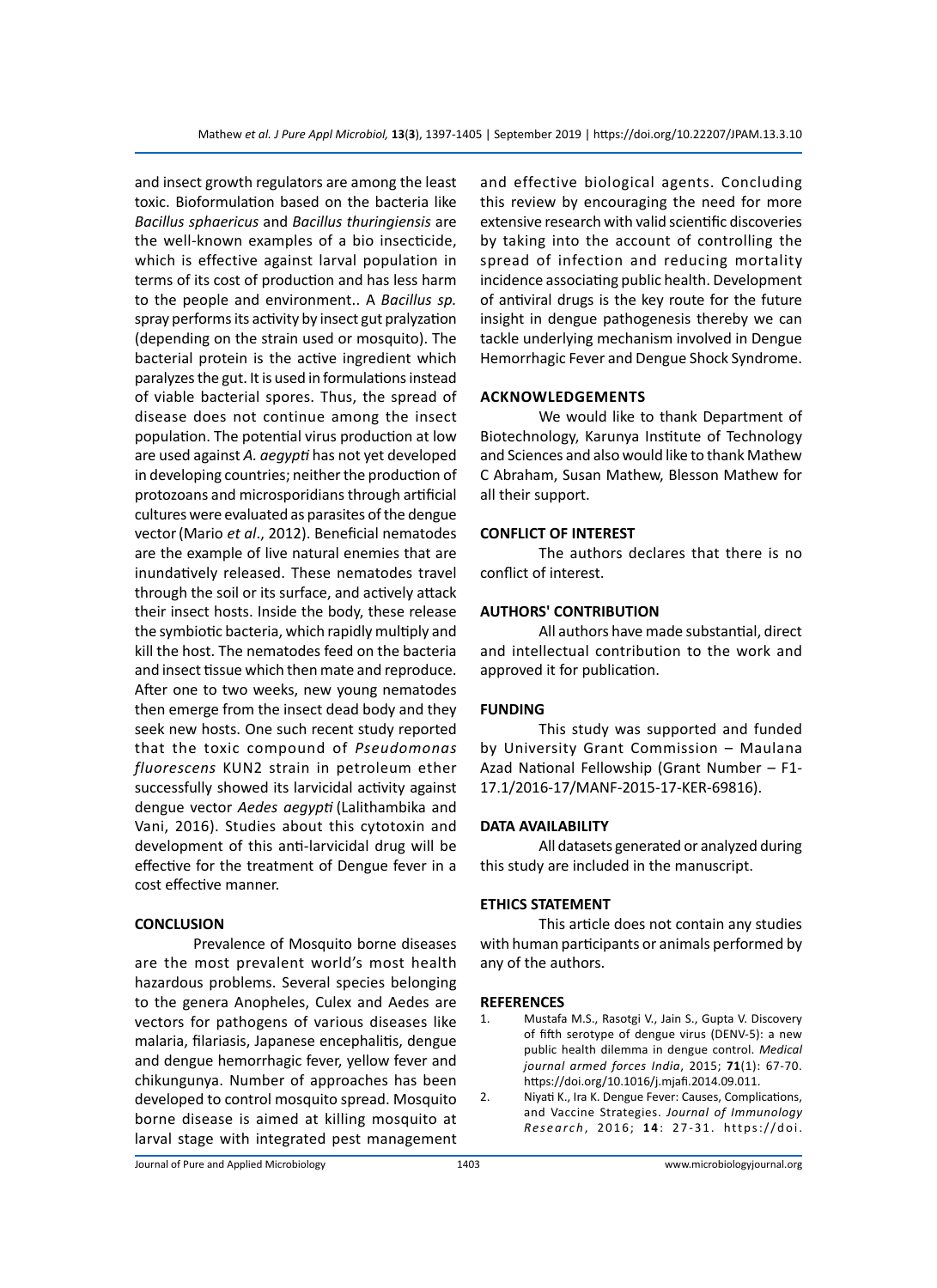org/10.1155/2016/6803098.

- 3. Khandia R., Munjal A., Dhama K., Karthik K., Tiwari R., Malik Y.S., Singh R.K., Chaicumpa W. Modulation of Dengue/Zika Virus Pathogenicity by Antibody-Dependent Enhancement and Strategies to Protect Against Enhancement in Zika Virus Infection. *Frontiers in Immunology*, 2018; **23**(9): 597-617. https://doi.org/10.3389/fimmu.2018.00597.
- 4. Nivedita G., Sakshi S., Amita J., Umesh C.C. Dengue in India. *Indian Journal of Medical Research*, 2012; **136**(1): 373-390.
- 5. Gutsche I., Fasseli C., James E.V., Jerome S., Jacues D., Myriam E., Eric L., Pierre C., Thomas K., Francoise M., Eric G., Felix A.R. Secreted dengue virus nonstructural protein NS1 is an atypical barrel-shaped high density lipoprotein. Proceedings of the National Academy of Sciences USA. 2011; **108**(19): 8003-8008. https://doi.org/10.1073/pnas.1017338108.
- 6. Helenice O.F., Daniela R.C., Fernando L.P.S., C´elia A.R., Margarida V.P., Dylan J., Marianna C., Rog´erio A.O., Luiz G.L. Genetic Algorithm For Optimization Of The Aedes Aegypti Control Strategies. *Pesquisa Operacional*, 2018; **38**(3): 389-411. https://doi. org/10.1590/0101-7438.2018.038.03.0389.
- 7. Nedjadi T., Sherif E.K., Sayed S.S., Philippe D., Ghazi D., Esam A. Tackling dengue fever: Current status and Challenges. *Virology Journal*, 2015; **12**(2): 212-229. https://doi.org/10.1186/s12985-015-0444-8.
- 8. Natasha E.A.M., Mikkel B.Q., Annelies W. Epidemiology of dengue past, present and future prospects. *Clinical Epidemiology*, 2013; **5**(1): 299-309. https://doi.org/10.2147/CLEP.S34440.
- 9. Michela B., Karin A., Rene A., Cecile B., Bruno C., Shelley C., Bruno C., Etienne D., Xavier D.L., Ernest A.G., Gilda G., Jonathan M.G., Rolf H., Anna M.J., Helene M., Erika J.M., Eloise M., Andrea M., Maro M., Gregory M., Johan N., Raymond J.O., Jingshan R., Barbara S., Silvia S., Holger S., David I.S., Torsten U., Martino B. Structure and functionally in flavivirus NS-proteins: Perspectives for drug design. *Antiviral Research*, 2010; **87**(1): 125-148.
- 10. Pierson T.C., Diamond M.S. Degrees of maturity: the complex structure and biology of flavivirus. *Current Opinion in Virology*, 2012; **2**(2): 168-175. https://doi.org/10.1016/j.coviro.2012.02.011.
- 11. Lin H., Tao L., Tie S., Lifeng L., Jianpeng X., Jinyan L., Jianfeng H., Haojie Z., Wenbiao H., Aiping D., Zhiqiang P., Wenjun M., Yonghui Z. Community involvement in dengue outbreak control: An Integrated Rigorous Intervention Strategy. *PLOS Neglected Tropical Diseases*. 2016; **10**(8): 1-10. https://doi.org/10.1371/journal.pntd.0004919.
- 12. Rigau-Perez J.G. Severe dengue: the need for new case definitions. *Lancet*, 2006; **6**(1):297-302. https://doi.org/10.1016/S1473-3099(06)70465-0.
- 13. Van Dam A.R., Walton W.E. The effect of predatory fish exudates on the ovipositiona; behavior of three mosquito species: Culex quinquefasciatus, Aedes aegypti and Culex tarsalis. *Medical and Veterinary Entomology*, 2008; **22**(1): 399-404. https://doi.org/10.1111/j.1365-2915.2008.00764.x. 14. Cameron P.S., Jeremy J.F., Nguyen V., Bridget

W. Dengue. The New England Journal *of Medicine* , 2012; **366** (1): 1423-1432. https://doi.org/10.1056/NEJMra1110265.

- 15. Bijaya M., Ashok S., Saurabh P. Clinicolaboratory profile of expanded dengue syndrome – Our experience in a teaching hospital. *Journal of Family Medicine and Primary Care*, 2019; **8**(3): 1022-1027. https://doi.org/10.4103/jfmpc.jfmpc\_12\_19.
- 16. Cardoso C.W., Igor A.D.P., Mariana K., Morenos R., Monaise M.O.S., Gubio S.C., Silvia I.S., Uriel K., Mitermayer G.R., Guilherme S.R. Outbreak of exanthematous illness associated with Zika, Chikungunya and Dengue viruses, Salvador, Brazil. *Emerging Infectious Disease*, 2015; **21**(1): 2274-2276. https://doi.org/10.3201/eid2112.151167.
- 17. Blacksell S.D., Mammen M.P., Thongpaseuth S. Evaluation of the Panbio dengue virus nonstructural 1 antigen detection and immunoglobulin M antibody enzyme-linked immunosorbent assays for the diagnosis of acute dengue infections in Laos. *Diagnostic Microbiology and Infectious Disease*, 2007. https://doi.org/10.1016/j.diagmicrobio.2007.07.011.
- 18. Vaddadi S., Vaddadi R. Dengue fever: A review article. *Journal of Evolution of Medical and Dental Sciences*, 2015; **29**(1): 5049-5058.
- 19. Chien L.J., Liao T.L., Shu P.Y. Development of real-time reverse transcriptase PCR assays to detect and serotype dengue viruses. *Journal of Clinical Microbiology*, 2006; **44**(1): 1295-1297. https://doi.org/10.1128/JCM.44.4.1295-1304.2006.
- 20. Moi M.L., Takasaki T., Saijo M., Kurane I. Dengue virus infection – enhancing activity of undiluted sera obtained from patients with secondary dengue virus infection. *Transactions of the Royal Society of Tropical Medicine and Hygiene*, 2013; **107**(1): 51-58. https://doi.org/10.1093/trstmh/trs007.
- 21. Srikiatkhachorn A., Krautrachue A., Ratnaprakarn W. Natural history of plasma leakage in dengue hemorrhagic fever; a serial ultrasonographic study. *Pediatric Infectious Disease Journal*, 2007; **26**(1): 283-287. https://doi.org/10.1097/01.inf.0000258612.26743.10.
- 22. Anum J., Fatima N., Momna M., Faqeeha J., Qurban A., Shahbaz A., Muhammad F., Idrees A. Dengue Fever: Causes, Prevention and Recent Advances. *Journal of Mosquito Research*, 2016; **6**(29): 1-17.
- 23. Singh R.K., Kuldeep D., Karthik K., Tiwari R., Khandia R., Ashok M., Hafiz M.N.I., Yashpal S.M., Ruben B.M. Advances in Diagnosis, Surveillance, and Monitoring of Zika Virus: An Update. *Frontiers in Microbiology*, 2018; **8**:2677-2700. https://doi.org/10.3389/fmicb.2017.02677.
- 24. Mario A.R., Annabel F.V.H., Filiberto R.V. Biological control of dengue vectors. *Integrated Pest Management and Pest Control - Current and Future Tactics*, 2012; **1**(1): 241-270.
- 25. Muhammad S. Reducing dengue fever through biological control of disease carrier *Aedes* Mosquitoes (Diptera: Culicidae). *International Journal of Preventive Medicine Research*, 2015; **1**(3): 161-166.
- 26. McMeniman C.J., Lane R.V., Cass B.N., Fong A.W., Sidhu M., Wang Y.F., O'Neill S.L. Stable introduction of a life-shortening *Wolbachia* infection into the mosquito

Journal of Pure and Applied Microbiology